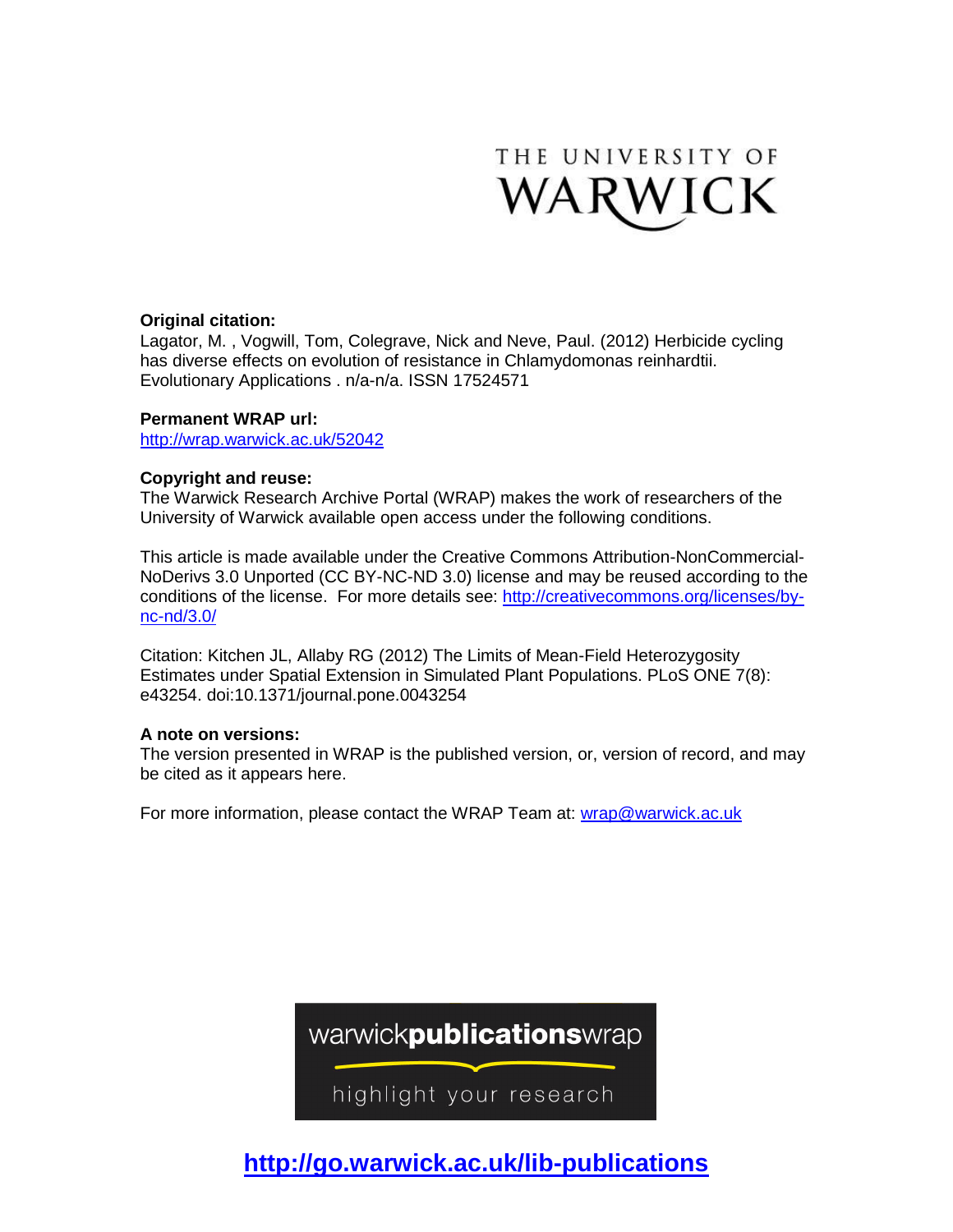#### Evolutionary Applications ISSN 1752-4571

## ORIGINAL ARTICLE

# Herbicide cycling has diverse effects on evolution of resistance in Chlamydomonas reinhardtii

Mato Lagator, $1^*$  Tom Vogwill,<sup>1</sup> Nick Colegrave<sup>2</sup> and Paul Neve<sup>1</sup>

<sup>1</sup> School of Life Sciences, University of Warwick Coventry, UK

<sup>2</sup> School of Biological Sciences, Institute of Evolutionary Biology, University of Edinburgh Edinburgh, UK

#### Keywords

#### Abstract

Chlamydomonas reinhardtii, cross-resistance, experimental evolution, fitness costs, herbicide resistance, herbicide rotation

#### \*Correspondence

Mato Lagator, School of Life Sciences, University of Warwick, Coventry CV4 7AL, UK. Tel.: +44 (0) 2476575096 e-mail: m.lagator@warwick.ac.uk

Received: 21 December 2011 Accepted: 2 May 2012

doi:10.1111/j.1752-4571.2012.00276.x

Cycling pesticides has been proposed as a means of retarding the evolution of resistance, but its efficacy has rarely been empirically tested. We evolved populations of Chlamydomonas reinhardtii in the presence of three herbicides: atrazine, glyphosate and carbetamide. Populations were exposed to a weekly, biweekly and triweekly cycling between all three pairwise combinations of herbicides and continuously to each of the three herbicides. We explored the impacts of herbicide cycling on the rate of resistance evolution, the level of resistance selected, the cost of resistance and the degree of generality (cross-resistance) observed. Herbicide cycling resulted in a diversity of outcomes: preventing evolution of resistance for some combinations of herbicides, having no impacts for others and increasing rates of resistance evolution in some instances. Weekly cycling of atrazine and carbetamide resulted in selection of a generalist population. This population had a higher level of resistance, and this generalist resistance was associated with a cost. The level of resistance selected did not vary amongst other regimes. Costs of resistance were generally highest when cycling was more frequent. Our data suggest that the effects of herbicide cycling on the evolution of resistance may be more complex and less favourable than generally assumed.

#### Introduction

Synthetic herbicides have become the dominant means of controlling weedy plants in agricultural settings (Powles and Shaner 2001), and evolution of resistance to herbicides is widespread (Heap 2011). In general terms, there are two modes of herbicide resistance evolution: target-site resistance and non-target-site resistance (reviewed in Powles and Yu 2010). Target-site resistance confers resistance to a single herbicide mode of action, whereas non-target-site resistance may result in complex patterns of cross-resistance rendering populations resistant to multiple modes of action (Powles and Yu 2010). In evolutionary terms, targetsite and non-target-site resistance represent specialist and generalist modes of herbicide resistance, respectively. As both mechanisms can provide resistance to the same herbicide, specialist and generalist phenotypes can coexist.

A key challenge in herbicide, as well as pesticide and antibiotic resistance research, is to design management strategies that effectively deploy a range of modes of action to retard or prevent evolution of resistance (Georghiou and Taylor 1986; Powles and Yu 2010). A commonly recommended practice is to cycle chemicals with different modes of action (Beckie 2006). Cycling (often referred to as herbicide rotation) introduces temporal environmental heterogeneity so that sequential generations are exposed to different selection pressures. This can potentially affect the rate of resistance evolution in a number of ways. First, over a given time scale, fewer generations are exposed to any single environment, leading to reduced selection for resistance to each component environment (MacArthur 1964; Futuyma and Moreno 1988; Whitlock 1996). Second, if adaptation to one environment incurs a fitness cost in others, cycling may retard or even prevent resistance evolution (Leeper et al. 1986; Gressel and Segel 1990). Additionally, environments in which herbicides are cycled are more complex and may require a greater degree of genetic variation for adaptation to occur. However, ecological and evolutionary theory would predict that environments characterized by a greater degree of temporal heterogeneity

© 2012 Blackwell Publishing Ltd. This is an open access article under the terms of the Creative Commons Attribution Non Commercial License, which permits use, distribution and reproduction in any medium, provided the original work is properly cited and is not used for commercial purposes. 1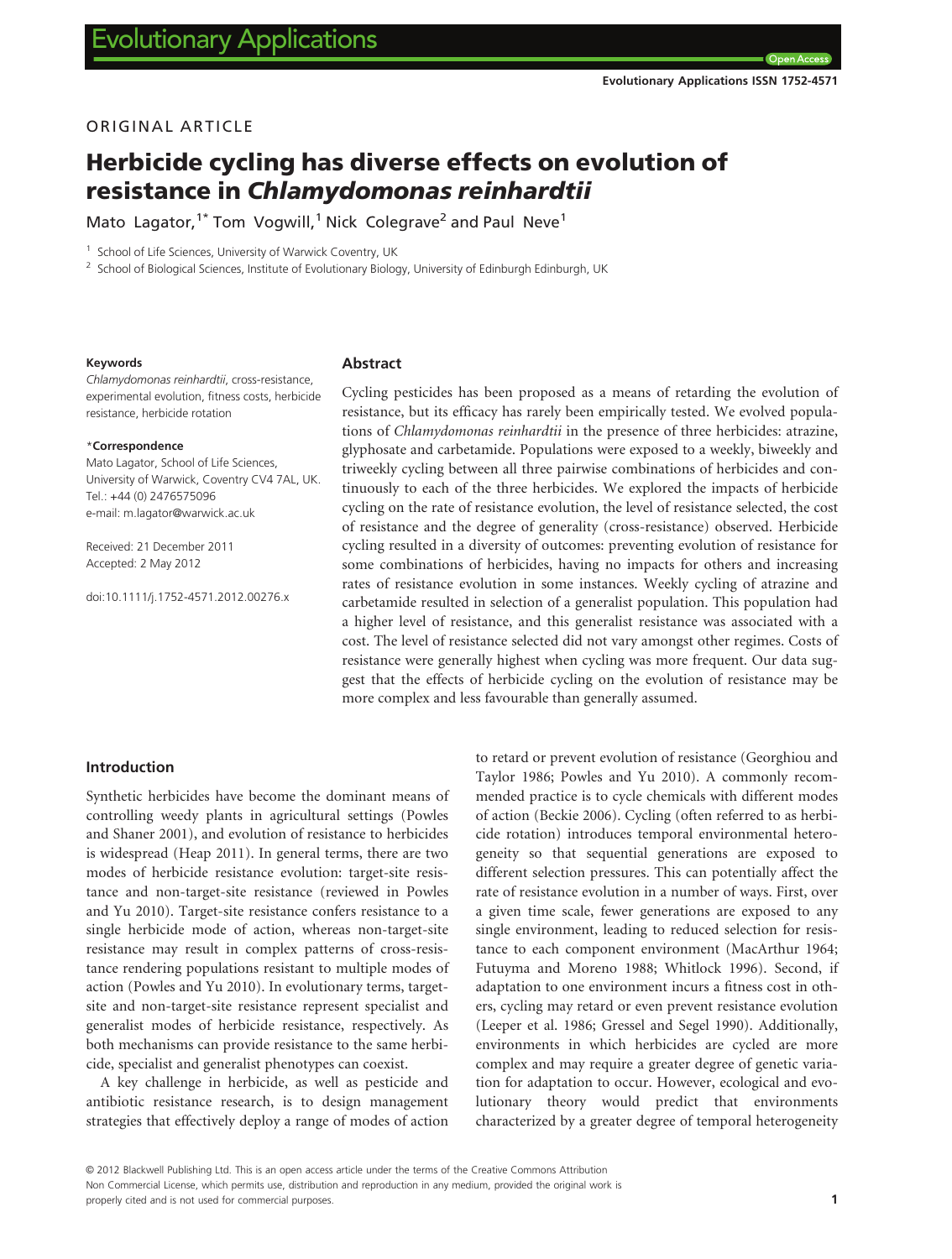would result in the evolution of more generalist phenotypes (Gavrilets and Scheiner 1993; Chesson 2000; Kassen 2002), and hence it may also be the case that cycling exacerbates the spread of generalist resistance phenotypes (Gomulkiewicz and Kirkpatrick 1992; Tufto 2000). This effect is therefore likely to crucially depend on the frequency of cycling between different modes of action, with more rapid rates of switching more strongly favouring generalist types of resistance.

The difficulties associated with performing selection experiments on large weed populations with slow generation times (one generation per year) have limited the testing of these hypotheses mostly to theoretical and simulation models, with only a few experimental studies (Porcher et al. 2004; Roux et al. 2005; Kover et al. 2009; Springate et al. 2011). Models have shown that, in the absence of pleiotropic costs of resistance, cycling may not retard resistance evolution (Diggle et al. 2003; Bergstrom et al. 2004; Roux et al. 2008). It is not possible to generalize on the existence of pleiotropic costs associated with evolved resistance to herbicides, as it seems that fitness costs vary according to the mechanism of resistance (reviewed by Vila-Aiub et al. 2009). A similar lack of understanding of the dynamics of resistance evolution has led to failed attempts to slow the spread of resistance to antibiotics in clinical settings (Bergstrom and Feldgarden 2007).

The techniques of microbial experimental evolution can be applied to a range of fundamental and more applied evolutionary questions (Buckling et al. 2009), including the evolution of resistance to antimicrobials (Perron et al. 2008; Hall et al. 2010; MacLean et al. 2010). Experimental evolution with Chlamydomonas reinhardtii offers the potential to better understand the evolution of resistance to herbicides and to experimentally test resistance management strategies. Chlamydomonas reinhardtii is a unicellular green chlorophyte, capable of growing as a photoautotroph and a heterotroph. Under laboratory conditions it grows asexually (Harris 2008). It is susceptible to a range of commercial herbicides (Reboud et al. 2007). In the current study, we experimentally evolved populations of C. reinhardtii with sequential cycling between pairwise combinations of three herbicides with different modes of action: glyphosate, atrazine and carbetamide. The frequency of cycling between herbicides was varied to explore the impacts of the degree of environmental heterogeneity on the dynamics of resistance evolution. In particular, we were interested in investigating if (i) cycling leads to reduced rates of resistance evolution, (ii) there was a relationship between the frequency of cycling and the rates and outcomes of evolution, (iii) cycling leads to comparable levels of resistance as homogeneous environments and (iv) cycling could result in the selection of more generalist resistance phenotypes.

#### Methods and materials

#### Founding population

Chlamydomonas reinhardtii CC-1690, a wild-type positive mating strain obtained from the Chlamydomonas Resource Center's core collection, was used in this experiment. Prior to selection experiments, the strain had been adapted to liquid Bold's medium through continuous exposure for over 700 generations. Two weeks before the start of selection procedure, 20  $\mu$ L of the founding population (approximately 15 000 cells) was spread on an agar plate. After 7 days of growth, a single colony was picked and used to inoculate a Bold's medium liquid culture. This colony was multiplied for 7 days and was used to found all experimentally evolving populations.

#### Culture conditions

The culture medium used in all experimental conditions is modified Bold's Medium (subsequently BM) (Colegrave et al. 2002). Populations were grown in disposable borosilicate glass  $25 \times 150$  mm tubes, in 20 mL of BM and maintained in an orbital shaker incubator, at 28°C and 180 rpm, under continuous light exposure, provided by six fluorescent tubes mounted in the incubator lid (Osram L30 W/21-840, cool white; light intensity at the location of the tubes was 161  $\mu$ mol m<sup>-2</sup>s<sup>-1</sup>). Cultures were transferred into fresh BM every 7 days (see below), during which time the ancestral population growing in the absence of herbicides would have reached stationary phase  $(3.1 \times 10^7 \text{ cells}).$ 

#### **Herbicides**

We exposed populations to three herbicides: atrazine, glyphosate and carbetamide. The herbicides have different modes of action (atrazine, photosystem II inhibitor; glyphosate, inhibitor of aromatic amino acid synthesis and carbutamide, mitosis inhibitor). Prior to the selection procedure, we determined the minimum inhibitory concentration (MIC) of each herbicide, this being the minimum concentration that prevented detectable population growth over 4 days.

#### Cycling regimes

Three experimental conditions involved continuous exposure to a single herbicide (A0 denoting continuous exposure to atrazine, G0 to glyphosate and C0 to carbetamide). A weekly, biweekly and triweekly cycling regime was created for all three possible pairwise combinations of herbicides (AG1 denoting the weekly cycle between atrazine and glyphosate, AG2 the biweekly cycle and so on). Each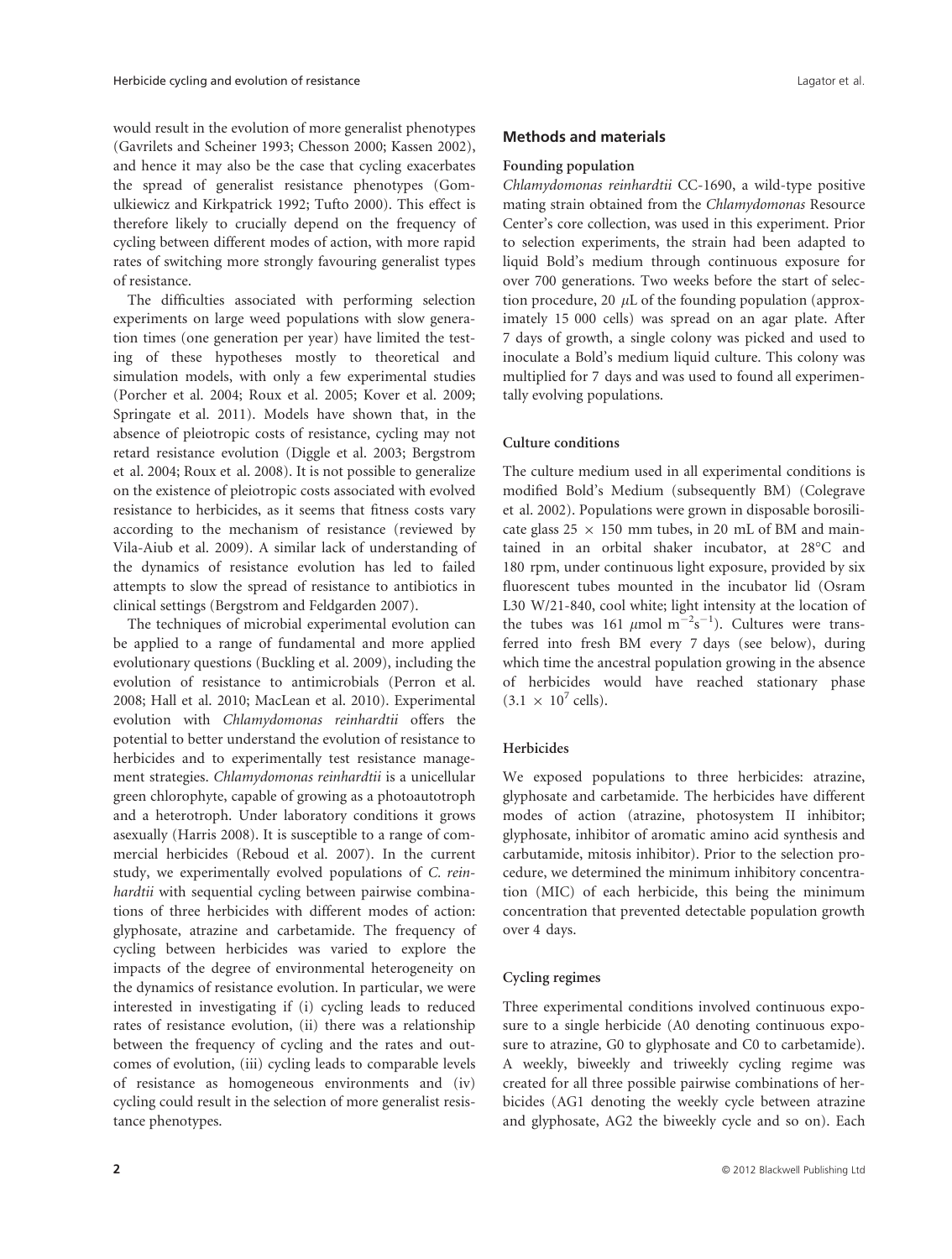experimental condition (12 in total) was replicated 6 times, giving rise to 72 independently evolving populations. Six populations were propagated by serial transfer in the absence of herbicides. Throughout the experiment one of these six 'source' populations provided immigration into each of the six replicate treatments as required (see below). These populations also acted as controls.

Approximately 125 000 cells (estimated by absorbance at 750 nm) from the founding population provided the initial population for each of the 78 populations. At each transfer, 200  $\mu$ L of the evolving culture was transferred into fresh media. If the number of cells in 200  $\mu$ L of culture medium was estimated to be <125 000, as would happen until resistance was developed, then the appropriate number of cells from one of the source populations was added to make the total cell number at the transfer approximately 125 000. Therefore, the minimum number of cells at the beginning of each cycle was 125 000. For each of the six replicates, the same source population was used for immigration throughout the experiment. According to this protocol, when undergoing sufficient growth (at least 6.64 cell division in 7 days), a population is under soft selection and capable of maintaining itself after the weekly bottleneck event. When growth did not reach this number of cell divisions, weekly bottlenecks would drive the population towards extinction, and these populations were maintained by immigration from the corresponding source population. The experiment was carried out for 12 transfer cycles (12 weeks).

#### Measuring the rates of evolution

The optical density at 750 nm  $(OD_{750})$  was measured in a Jenway 6315 benchtop-spectrophotometer 4 days after the transfer.  $OD_{750}$  was converted into population size using a calibration curve obtained by correlating  $OD_{750}$  with cell counts in 70 independent samples. Resistance was considered to have evolved when detectable population growth was consistently measured ( $OD_{750} > 0.045$ , corresponding to at least three cell divisions). The rate of resistance evolution was quantified by measuring the first week when resistance was observed. The rate of resistance evolution to each component herbicide in cycling regimes was expressed as the number of weeks that the population had been exposed to that herbicide.

#### Isolation of the evolved populations

In order to ensure that populations used for subsequent resistance and fitness assays contained only herbicide-resistant cells, approximately 20 000 cells of each final population were plated on BM agar plates that contained the MIC of a single herbicide. For cycling regimes, 20 000 cells of each final population were plated independently onto two plates, one containing each of the herbicides that the population had been exposed to. After 7 days of growth, 200 colonies from each population were randomly selected and used to inoculate a fresh population in liquid BM. If the population had been exposed to two herbicides, 100 colonies were randomly selected from each of the plates containing those herbicides and used to inoculate a fresh population in liquid BM. These populations were grown for 7 days prior to conducting further assays. In addition, for lines evolving under cycling regimes, 10 single colonies from each BM + herbicide plate were picked and multiplied for 7 days in BM. For all 10 populations, 125 000 cells were then transferred into MIC of the second herbicide from that cycling regime. In all cases, populations derived from single cells were resistant to both herbicides in the cycling regime, indicating that evolved populations always consisted of individuals with resistance to both herbicides cycled, rather than to mixtures of individuals with resistance to individual cycle components.

## Level of resistance and fitness in the ancestral environment

The growth rate of the evolved populations in the selective environments (hereinafter 'level of resistance') was determined by measuring population growth in liquid culture at the MIC of both herbicides to which that population had been exposed. A total of 125 000 cells were used to inoculate each resistance assay, and population size was determined by measuring optical density at 750 nm after 4 days growth. This was replicated twice for each evolved population, and the mean number of cell divisions completed during 4 days growth was used as an estimate of the level of resistance. In order to assess if adaptation to herbicide environments was associated with a fitness cost, the comparative growth rate of evolved and source populations in the herbicide-free environment was estimated. This measure was replicated twice for each evolved population and the mean number of cell divisions completed during 4 days growth was used as an estimate of fitness in the ancestral environment. Both levels of resistance and fitness in the ancestral environment were expressed as a proportion of the growth of source populations in the ancestral (BM only) environment.

#### The degree of generality

To test for cross-resistance, we assayed the growth of evolved populations at the MIC of four herbicides to which they had no previous exposure (tembotrione, iodosulfuronmethyl-sodium, isoproturon and S-metolachlor), as well as whichever of atrazine, glyphosate or carbetamide they had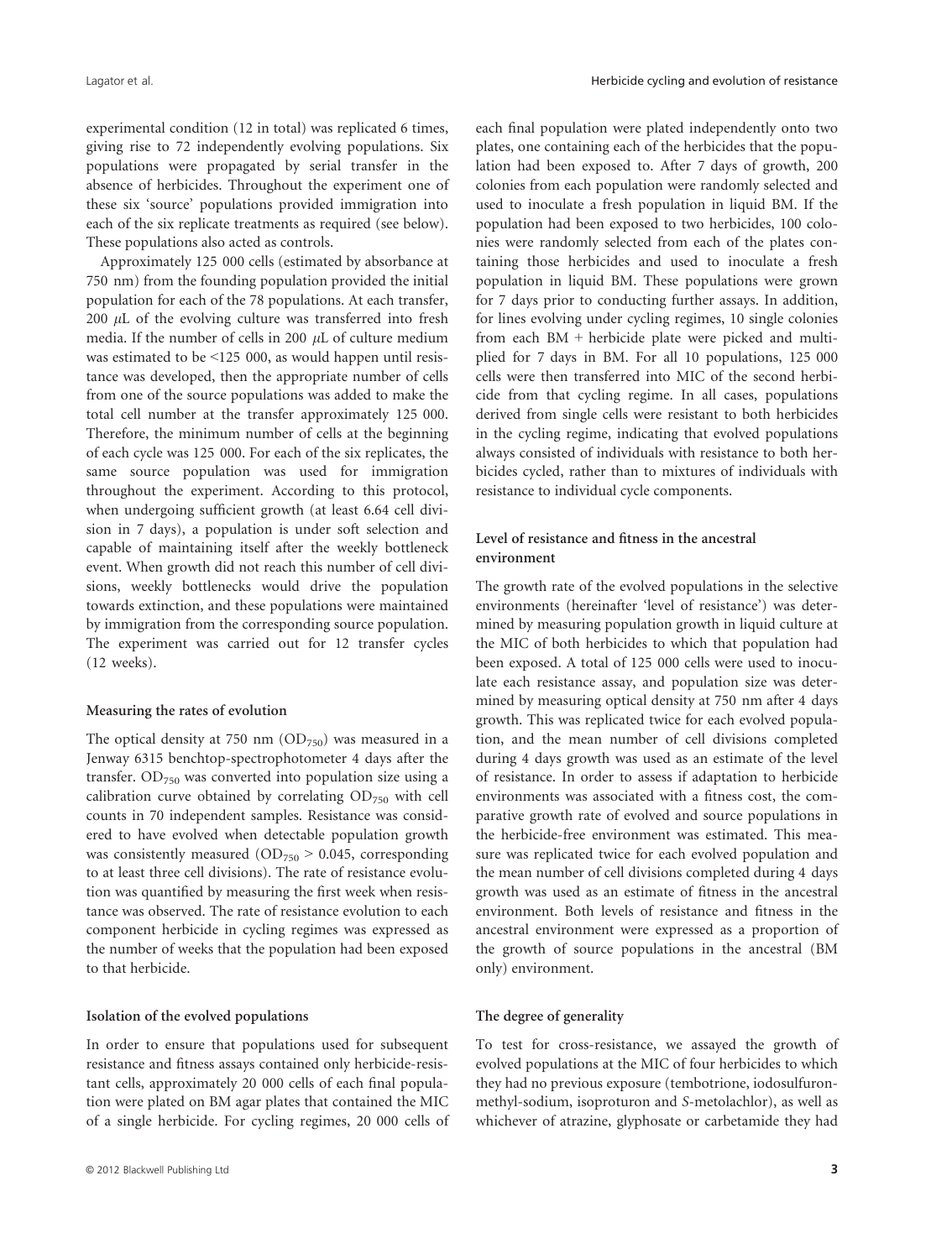not been exposed to (i.e. we also assayed cross-resistance to carbetamide in populations evolved in cycling between atrazine and glyphosate). A total of 125 000 cells of the evolved populations were inoculated into tubes containing one of these herbicides and population growth was measured after 4 days. If growth was significantly different from that of the source populations under the same conditions, the population was deemed to have evolved crossresistance. Each condition was replicated twice.

#### Cross-protection assays

To investigate a possible contribution of cross-protection, the phenomenon whereby exposure to one stress provides a degree of physiological acclimation (cross-protection) to subsequent stresses, we grew naïve C. reinhardtii populations in the presence of low doses (0.8 MIC for atrazine, 0.7 MIC for glyphosate and carbetamide) of each of our three herbicides. Doses below MIC were used so that detectable population growth was apparent between transfer periods. After 7 days in one herbicide we transferred 125 000 cells into below MIC doses of each of the two other herbicides. We also transferred 125 000 cells without previous herbicide exposure into below MIC doses of all three herbicides as a control. Four days after transfer, growth rates of each population were estimated. Each condition was replicated three times.

#### Statistical analysis

The rate of resistance evolution (weeks to resistance) was analyzed using a Cox regression. The herbicide regime was fitted as a covariate, with the ancestral immigration source as the strata. For cycling regimes, the number of weeks until resistance evolved to individual herbicide components (weeks exposed to that herbicide) were compared to rates of evolution of resistance when continuously exposed to that herbicide. The Cox regressions were performed in SPSS. The level of resistance and fitness in the ancestral environments of the evolved populations were first analyzed using a General Linear Model with the herbicide cycled and the cycling frequency as fixed factors, and ancestral immigration source as the random factor. We also investigated the interaction between herbicide and cycling frequency. When populations under a cycling regime evolved resistance to only one of the herbicides, we only analyzed the effects of the cycling frequency, making it a fixed factor. The level of resistance to individual herbicide in cycling regimes was subsequently compared to resistance in the continuous exposure treatment using a Dunnett's corrected paired t-test, with the herbicide regime fitted as a fixed factor, and the ancestral immigration source as the random factor. When some populations in a regime did

not evolve resistance, we compared them to the continuous exposure treatment using a Dunnett's corrected t-test. The level of resistance of the three continuous exposure populations was compared in the same fashion. The fitness in the ancestral environment of all populations was compared to source populations and to populations that underwent continuous exposure using a Dunnett's corrected paired t-test, except when some of the populations in a regime did not evolve resistance, in which case Dunnett's corrected t-test was used. The fitness in the ancestral environment of the three continuous exposure regimes was compared in the same fashion. Growth rates from the cross-protection assay were compared between the populations that underwent previous exposure to an herbicide and those that did not in a Dunnett's corrected paired t-test. The previous herbicide the population was exposed to was fitted as a fixed factor, and the replicate population as the random factor.

### Results

#### Dynamics of herbicide resistance

Evolution of herbicide resistance was observed in many populations, under various continuous exposure and cycling regimes. Resistance evolved in all populations with continuous exposure to atrazine (Fig. 1A) or glyphosate (Fig. 1B), and to both herbicides in all populations that underwent cycling between these two herbicides (Fig. 1A,B). Resistance evolved in two of six populations that underwent continuous carbetamide exposure (Fig. 1C), while resistance to both atrazine and carbetamide evolved in three of six populations that underwent weekly cycling between the two (Fig. 1A,C). Atrazine, but not carbetamide resistance, evolved in all populations under a bi- and triweekly cycle between the two herbicides (Fig. 1A,C). No resistant individuals were observed in the populations cycling between glyphosate and carbetamide (Fig. 1B,C). These results demonstrate that cycling can prevent, accelerate or have no impact on the evolution of resistance to herbicides.

Continuous exposure to glyphosate resulted in significantly more rapid evolution of resistance than continuous exposure to atrazine ( $z = 6.096$ ,  $P < 0.05$ ) or carbetamide  $(z = 6.083, P < 0.05)$ . Rates of evolution of atrazine and carbetamide resistance were not significantly different.

The number of weeks until resistance evolved to individual herbicides in cycling regimes was compared for each regime to the rate of evolution in populations that underwent continuous exposure to that herbicide. Resistance to atrazine evolved more rapidly in a weekly cycle between atrazine and glyphosate ( $z = 10.169$ ,  $P = 0.001$ ) (Fig. 1A). Though there was a trend towards more rapid evolution of atrazine resistance in the biweekly ( $z = 3.381$ ,  $P = 0.066$ ) and triweekly cycle with glyphosate ( $z = 3.369$ ,  $P = 0.066$ ),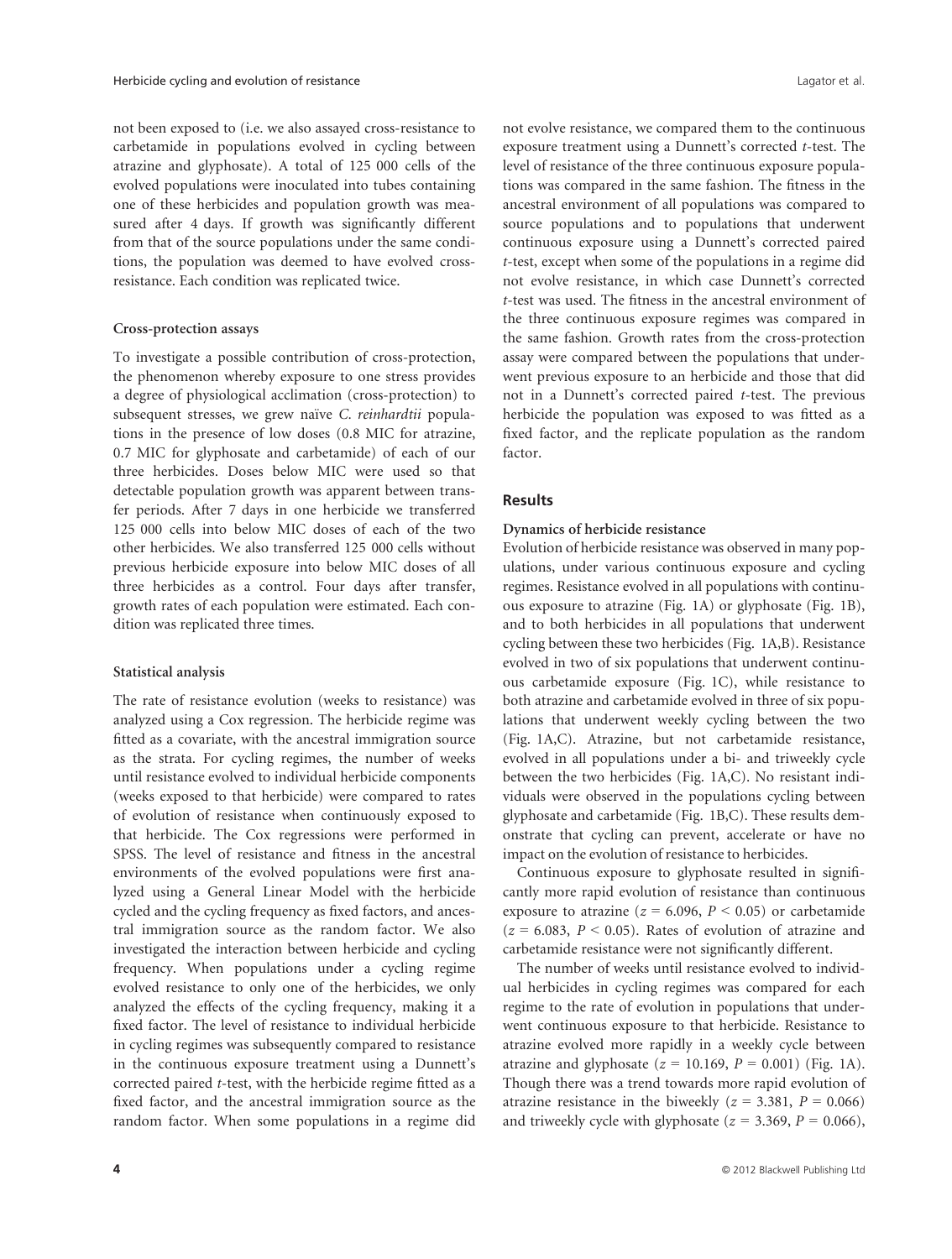

Figure 1 The dynamics of resistance evolution measured as number of weeks until resistance evolved. Bars represent the mean weeks to resistance amongst the replicates where resistance was observed;  $n$  is the number of replicate populations that evolved resistance: (A) atrazine resistance (A0 indicates continuous exposure to atrazine, AG1, AG2, AG3 a weekly, biweekly and triweekly rotation between atrazine and glyphosate, respectively. AC1, AC2 and AC3 refer to weekly, biweekly and triweekly rotation between atrazine and carbetamide, respectively); (B) glyphosate resistance (labelling convention as above) and (C) carbetamide resistance. Error bars are standard errors of the mean.

these differences were not significant (Fig. 1A). A weekly cycle between atrazine and glyphosate yielded faster-evolving resistance to glyphosate than continuous exposure to glyphosate ( $z = 3.930$ ,  $P = 0.047$ ) (Fig. 1B). Rates of evolution of carbetamide resistance were not significantly different between any of the regimes in which it evolved.

#### Level of resistance

We express the level of resistance as the proportion of growth rate retained in populations with evolved resistance in comparison to source populations in herbicide-free environments. In continuous selection regimes, the level of resistance was greater in populations exposed to glyphosate than in atrazine-resistant ( $T_{10}$  = 19.61,  $P$  < 0.01) and carbetamide-resistant populations ( $T_6 = 5.963$ ,  $P < 0.005$ ). Carbetamide-resistant populations had a higher level of resistance than atrazine-resistant populations ( $T_6 = 4.854$ ,  $P < 0.01$ ).

Overall, in cycling regimes, the herbicide that atrazine was cycled with had no significant impact on the level of atrazine resistance. However, the frequency of cycling did significantly affect the level of resistance ( $F_{2,16} = 8.10$ ,  $P < 0.005$ ), and there was a significant interaction between the herbicide used and the frequency of cycling  $(F_{2,16} = 8.03, P < 0.005)$ . As indicated by Dunnett's corrected t-tests, the levels of atrazine resistance that evolved in the AC1 regime were significantly greater than in continuous atrazine exposure regimes ( $T_7 = 5.487$ ,  $P \le 0.001$ ), as well as all other regimes (Fig. 2A). For glyphosate and carbetamide resistance there were no significant differences in the level of evolved resistance in any of the regimes in which resistance evolved (Fig. 2B,C).

#### Fitness in the ancestral environment

Comparing the fitness in the ancestral environment (defined as the relative growth rate of evolved populations in BM) of evolved populations to the source populations, we found fitness costs (a significant difference between growth rate in BM of the ancestral and evolved populations) to be frequently associated with evolved resistance (Fig. 3). All populations that evolved resistance in continuous exposure to a single herbicide exhibited a significant reduction in fitness in the ancestral environment – exposure to atrazine  $(T_{10} = -2.80, P < 0.05)$ , glyphosate  $(T_{10} = -9.76, P < 0.001)$  and carbetamide  $(T_6 = -4.711,$  $P < 0.05$ ) (Fig. 3). The fitness in the ancestral environment of populations evolved under continuous exposure to atrazine was significantly higher than in the populations evolved in continuous exposure to glyphosate ( $T_{10}$  = 3.95,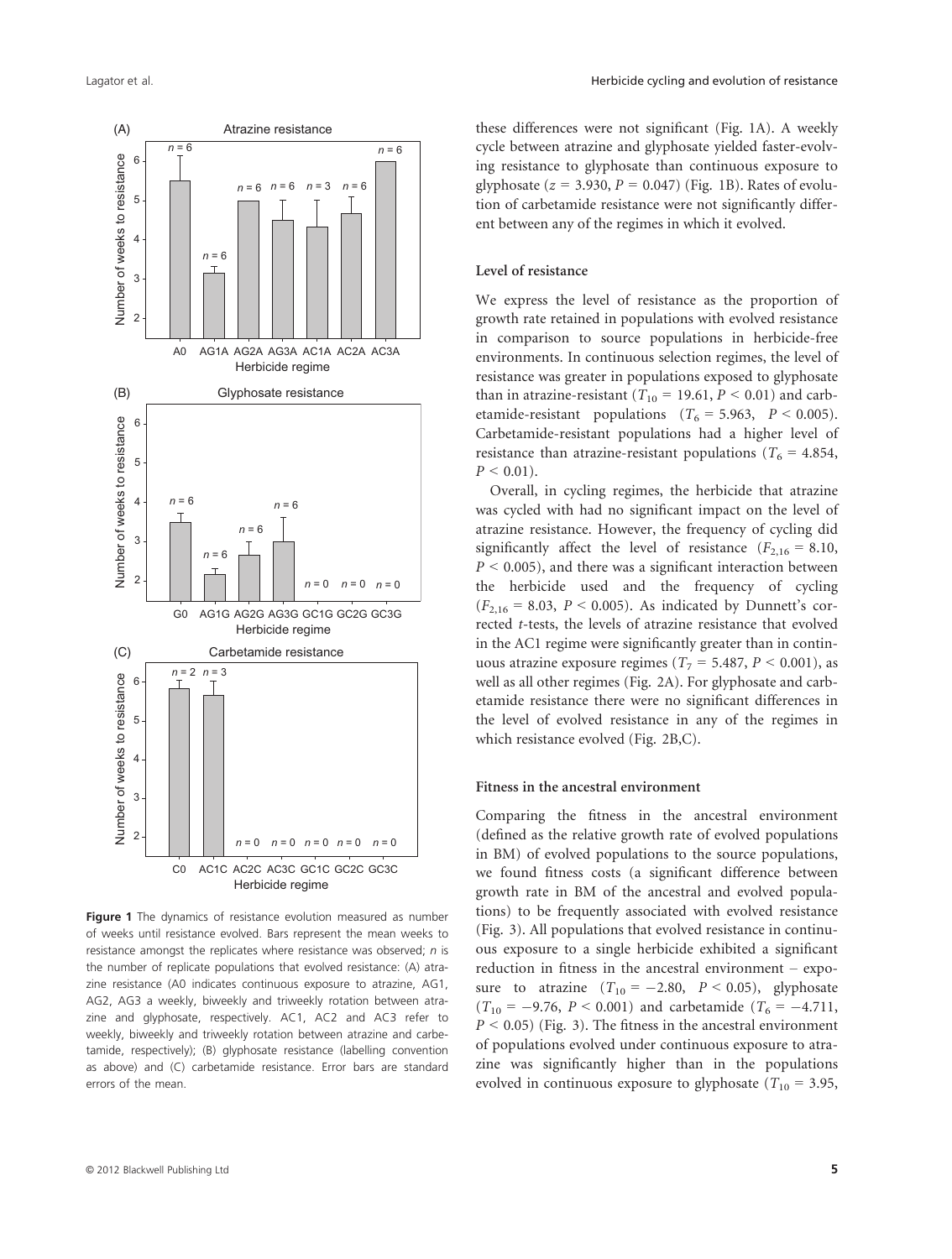

Figure 2 The level of evolved resistance expressed as the proportion of growth retained in herbicide environments in comparison with source populations in herbicide-free environments. Bars are mean values of all the evolved replicates in each condition: (A) atrazine level of resistance, (B) glyphosate level of resistance and (C) carbetamide level of resistance. Error bars are standard errors of the mean.

 $P < 0.01$ ) or carbetamide ( $T_6 = 3.598, P < 0.05$ ). Reduced fitness in the ancestral environment was also observed in populations under weekly cycle between atrazine and glyphosate ( $T_{10} = -5.94$ ,  $P < 0.001$ ) and weekly cycle between atrazine and carbetamide  $(T_7 = -6.034,$  $P < 0.001$ ) (Fig. 3). Populations that evolved in a bi- and



Herbicide regime Figure 3 Growth rates in the absence of herbicides of populations with evolved resistance expressed as the proportion of the source populations' growth rate in herbicide-free environments. Bars are mean values of all the evolved replicates in each condition. Error bars are standard errors of the mean.

A0 G0 C0 AG1 AG2 AG3 AC1 AC2 AC3

triweekly cycle between atrazine and glyphosate or atrazine and carbetamide did not exhibit significant fitness costs.

#### Cross-resistance

Relative fitness

Relative fitness

0.80

0.85

0.90

0.95

1.00

1.05

For most selection regimes, no cross-resistance was observed (Fig. 4). Only populations selected under a weekly cycle between atrazine and carbetamide and under continuous exposure to carbetamide exhibited cross-resistance to herbicides to which they had never been exposed (Fig. 4). All of these populations exhibited growth at the MIC of the herbicide tembotrione. All three populations that evolved resistance to both atrazine and carbetamide under a weekly cycle were also resistant to S-metolachlor and iodosulfuron.



Figure 4 Resistance profiles for evolved populations. Hatched shading indicates resistance to herbicides included in corresponding selection regimes. Cross-resistance to herbicides to which populations had no previous exposure is indicated by grey shading. Cross-resistance was only selected in the C0 and AC1 regimes.  $A = \frac{1}{2}$  atrazine;  $G = \frac{1}{2}$ yphosate; C = carbetamide; S = S-metolachlor; I = iodosulphuron; Iso = isoproturon;  $T =$  tembotrione.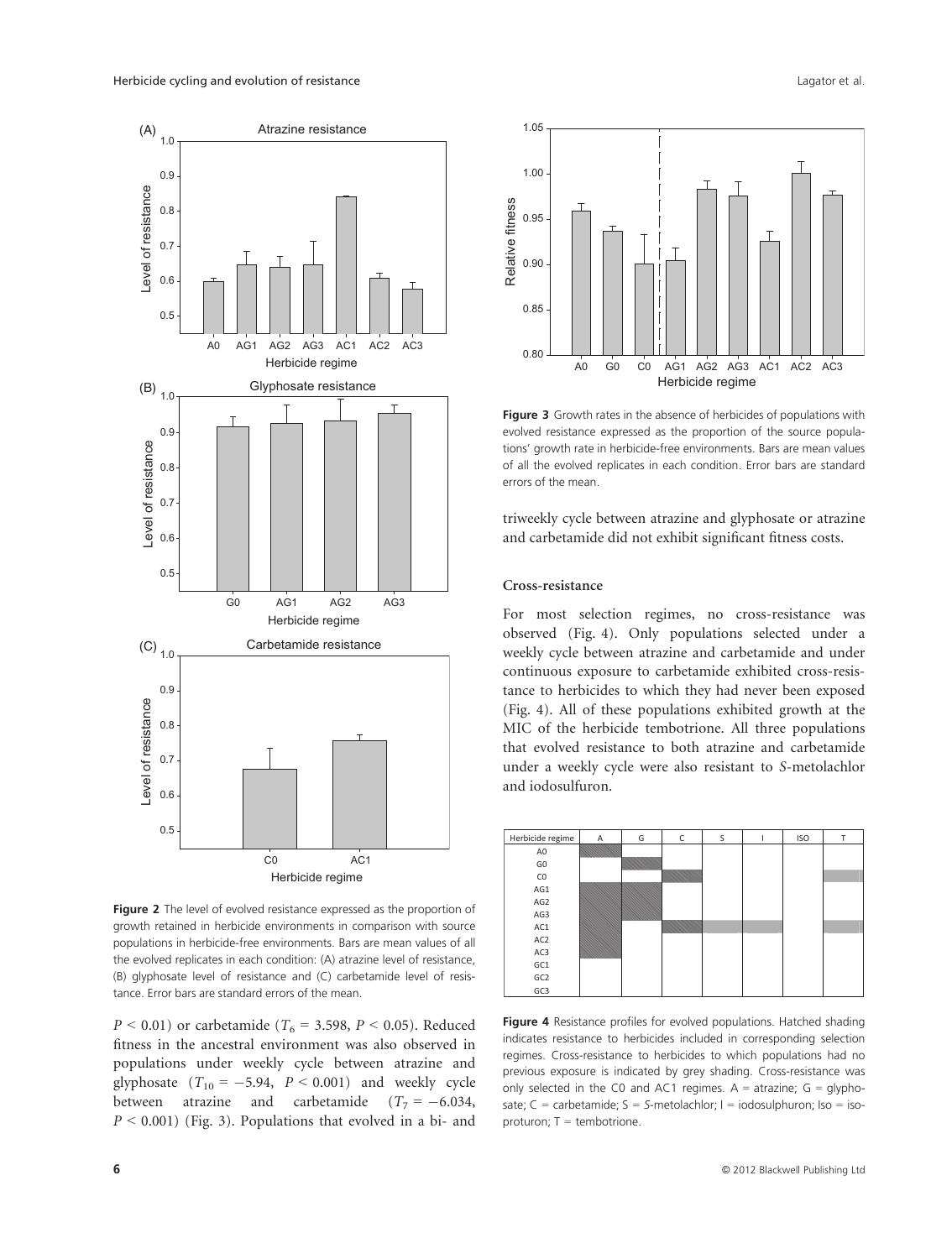#### Cross-protection

Seven days of exposure to carbetamide significantly increased the growth rates in 0.8 MIC of atrazine when compared to the populations that had no previous exposure to any herbicides (Fig. 5) ( $T_4 = 7.801$ ,  $P < 0.005$ ). Previous exposure to atrazine significantly increased the growth rates in glyphosate ( $T_4$  = 7.64,  $P$  < 0.005), while the exposure to carbetamide decreased subsequent growth rates in glyphosate ( $T_4 = -5.732$ ,  $P < 0.01$ ).

#### **Discussion**

In spite of the lack of evidence for its effectiveness, herbicide cycling has been advocated as a means of slowing or preventing evolution of herbicide resistance (Beckie 2006). A successful cycling strategy must do more than simply extend the chronological time until resistance evolves as this outcome will result simply from the fact that the population is exposed to each component herbicide for less time. A truly effective strategy must increase the time that a population can be exposed (selection time) to, at least one of the cycled herbicides before resistance evolves. In other words, if continuous exposure to herbicide A results in evolution of resistance in selection time  $x$  and continuous exposure to herbicide B results in resistance in selection time  $y$ , when  $A$  and  $B$  are cycled, the strategy is successful if either  $x$ ,  $y$  or the sum of  $x$  and  $y$  is increased. According to these criteria, in this study, we have shown that cycling



Figure 5 Cross protection. Number of cell divisions the populations underwent after 4 days in below MIC levels of the indicated herbicide. Bars represent mean values. Black bars indicate the populations with previous exposure to atrazine, dark grey bars previous exposure to glyphosate, white bars previous exposure to carbetamide and light grey bars indicate the populations with no previous herbicide exposure. Error bars are standard errors of the mean.

between pairwise combinations of three herbicides can slow, accelerate or have no impact on the dynamics of selection for herbicide resistance. These contrasting outcomes depend on the herbicides being cycled and the frequency of cycling.

#### Dynamics of resistance under herbicide cycling

Fitness costs associated with resistance are seen as key determinants of the effectiveness of cycling (Leeper et al. 1986; Gressel and Segel 1990; Jasieniuk et al. 1996). In our study, fitness costs (significantly lower growth rates in absence of herbicide) were not universally observed as found in other studies (McCart et al. 2005; Lopes et al. 2008). Models assuming no fitness costs have predicted that cycling will be ineffective in slowing down the evolution of resistance in selection time (Diggle et al. 2003; Neve 2008). Our results support this general trend, as cycling was most effective when occurring between herbicides where evolved resistance yielded the highest cost (glyphosate and carbetamide) and was much less effective when less costly atrazine resistance evolved (Fig. 1).

It seems somewhat counterintuitive that cycling regimes can, in some instances, increase rates of resistance evolution. We offer two explanations: (i) cross-protection, and (ii) population size effects that can account for increased rates of glyphosate and atrazine resistance evolution, respectively, in the AG regimes. Cross-protection gives rise to a temporary increase in growth rates in one stressful environment after exposure to another (Hill et al. 2002), and a variety of sublethal stresses have been shown to alter antibiotic resistance evolution (McMahon et al. 2006). We have found that exposure to atrazine offers positive crossprotection to glyphosate (Fig. 5) and hypothesize that this phenomenon accounts for enhanced rates of glyphosate resistance evolution in the weekly atrazine and glyphosate cycling regime, as it increases the number of non-resistant cells replicating in glyphosate, increasing population size and mutation supply rate. Assuming that cross-protection is a transient effect, this hypothesis is supported by the observation that increased rates of glyphosate resistance evolution are only observed in the weekly cycle. In relation to increased rates of atrazine resistance evolution in the AG1 regime we conclude that increases in population size, driven by the relatively rapid evolution of glyphosate resistance, are resulting in an increased probability of atrazineresistant mutations arising in the glyphosate-resistant background. Once this occurs, atrazine resistance is selected in both phases of the cycling regime and hence evolution of atrazine resistance (measured in selection-time) is accelerated. We predict that this dynamic is likely to occur when rapid cycling occurs between pesticides where the rate of resistance evolution varies substantially.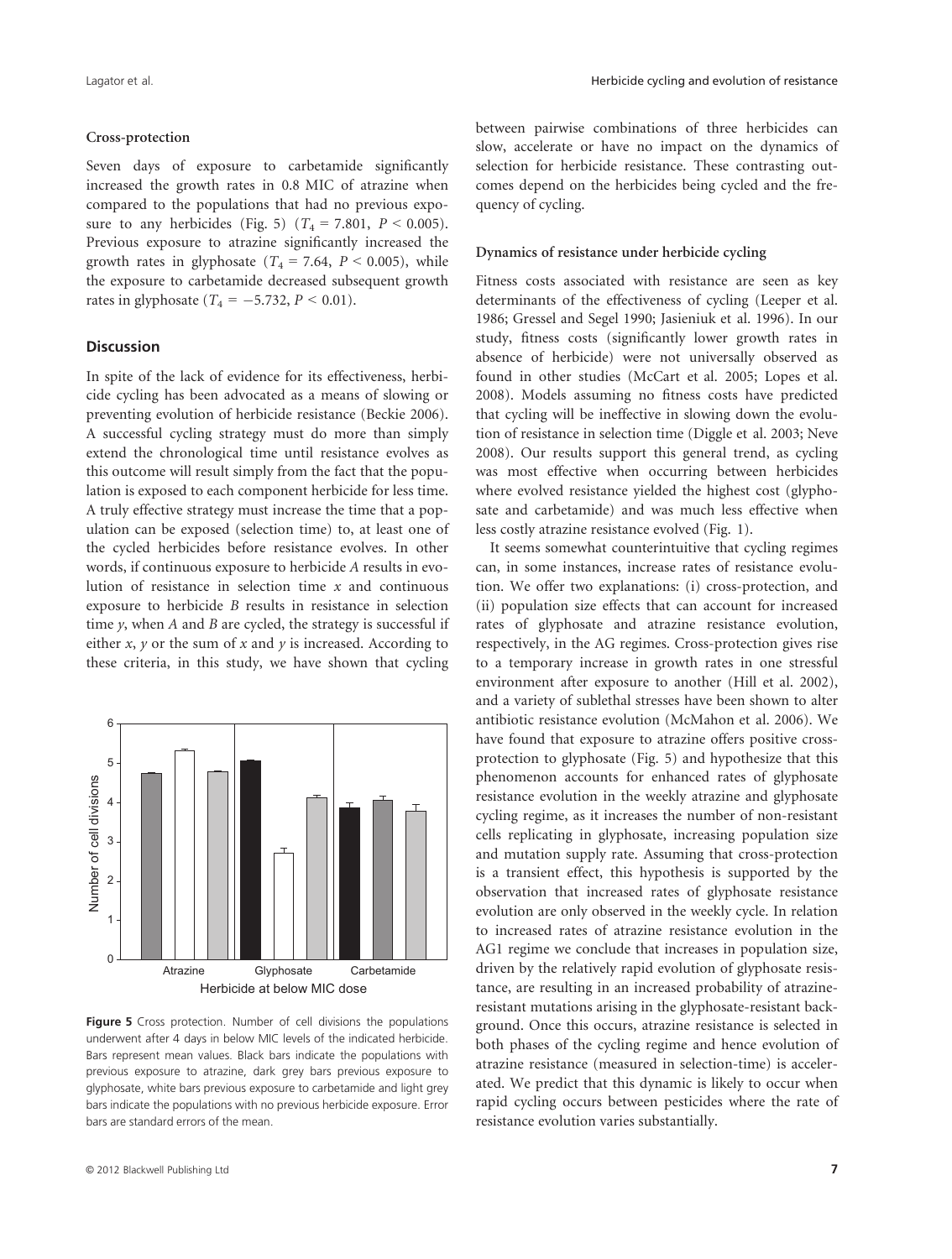### Impacts of cycling on the evolution of generalists

The frequency of cycling has the potential to change the trajectory of evolution as evidenced by the evolution of a generalist phenotype in the weekly atrazine and carbetamide cycle and no evolution of resistance in bi- and triweekly cycles. Even though this generalist phenotype conferred significantly higher levels of atrazine resistance, it was never selected in the continuous atrazine regime. A number of explanations are possible here. It may be that the generalist phenotype requires fixation of more than one mutation and that the initial mutation confers low levels of resistance to atrazine and carbetamide while carrying a high fitness cost. In a weekly cycle, populations are exposed to carbetamide frequently enough that these mutations are maintained, whereas in other regimes with more frequent or lengthier periods of exposure to atrazine, they are lost due to clonal interference and population bottlenecks. It could also be that the first mutations that get fixed in the population affect the fitness consequences of others, as reported for antibiotic resistance (Trindade et al. 2009; Yeh et al. 2009). Indeed, if the fixation of mutations that confer resistance to atrazine modify the genetic background such that subsequent mutations conferring resistance to carbetamide have a higher selection coefficient (positive epistasis), then generalists are more likely to evolve in a cyclic environment compared to a homogeneous one. In general, it appears that the outcomes of herbicide selection regimes are contingent on complex interactions between the level of resistance, costs of resistance, frequencies of different mutations, cross-resistance phenotypes and the scale of temporal heterogeneity.

In the pesticide and antibiotic literature, generalist resistance usually refers to single mechanisms that confer resistance to multiple toxin modes of action (Delye et al. 2011; for multidrug antibiotic resistance – Alekshun and Levy 2007). The expectation is that generalism will confer lower levels of resistance, often at a higher cost and will therefore only be selected in environments with spatial or temporal variation in selection pressures (Georghiou and Taylor 1986; Futuyma and Moreno 1988; Kassen 2002; Gressel 2009). In this study, broad generalist resistance was selected in the weekly cycle between atrazine and carbetamide, providing some evidence that cycling promotes the evolution of generalist resistance, though in most cycling regimes generalist phenotypes were not observed. Contrary to the major theoretical (Via and Lande 1985; Ravigné et al. 2009), most experimental (Morgan et al. 2009; Legros and Koella 2010; Hall et al. 2010) and the findings in pesticideresistant organisms (Gressel 2002; Jonsson et al. 2010), we found generalists to have a significantly higher resistance than specialists in both of the selective environments, as well as comparable growth rates in absence of herbicides to

the specialists (populations that underwent continuous exposure), a result previously reported for other traits (Turner and Elena 2000; Buckling et al. 2007).

#### Cycling affects fitness costs

The accumulation of multiple discrete mechanisms of resistance is an alternative means via which a more generalist resistance phenotype may evolve, and it seems likely that this accounts for evolved resistance to atrazine and glyphosate in the atrazine and glyphosate cycling regimes. The evolution of this multiple resistance may be constrained by the accumulation of fitness costs associated with each resistance trait, particularly where these costs are additive, or potentially even synergistic. In populations that evolved resistance in a weekly atrazine and glyphosate cycle, the growth rates in absence of herbicide are significantly lower than in continuous exposure to atrazine and seem to be additive (Fig. 3), suggesting there may be a limit to multiple resistance in the absence of compensations (Andersson and Hughes 2010; Hall et al. 2010). Bi- and triweekly cycles between atrazine and glyphosate resulted in significantly higher growth rates in the absence of herbicides (Fig. 3) than the weekly cycle or continuous exposure to either herbicide. It therefore appears that lower frequencies of cycling favour the compensation of fitness costs as longer periods spent in the non-focal environment will favour selection for reduced costs of resistance. Alternatively, more heterogeneous environments have lower chance of leading to a global optimum (Collins 2011), and as such less rapid rates of cycling could be more effectively selected for mutations with lower fitness cost.

#### Herbicide cycling: forward with caution

Herbicide cycling has been advocated for resistance management as it introduces environmental complexity and heterogeneity and thus may slow adaptation. Results from this study illustrate that cycling can result in diverse outcomes, though some caution is advisable in translating results to annual weedy plants. Temporal heterogeneity of environments may impact the direction of evolution (Levins 1968; Kassen and Bell 1998; Jasmin and Kassen 2007; Venail et al. 2011), with more fine-grained environments (where environment varies at a rate faster than the generation time) favouring more generalist traits. In our design even the rapid rates of cycling far exceeded the generation time of C. reinhardtii, meaning that all the environments were coarse-grained. The herbicide cycling advocated for weed management is fine-grained, generally requiring alternating generations to be exposed to different herbicide modes of action. In addition, the order in which the herbicides are cycled could affect the trajectory of evolution and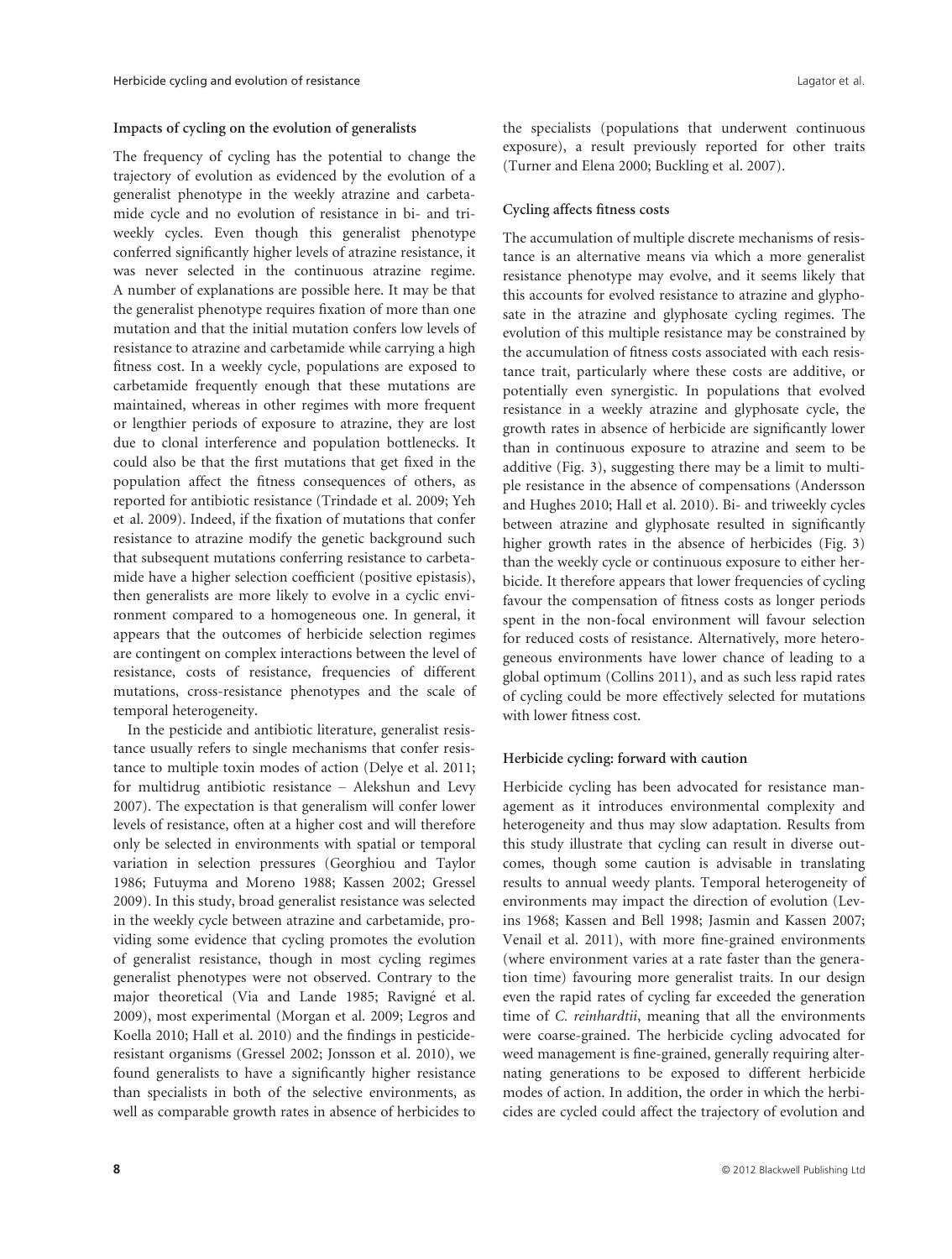this was not explored. Chlamydomonas is haploid and reproduction in these experiments was asexual. Higher plants have complex and diverse modes of sexual and asexual reproduction. There may also be gene flow between evolving meta-populations of agricultural weeds. Finally, most annual weedy plants have a soil reservoir of dormant seeds that acts as a temporal refuge from herbicide selection. Notwithstanding these important differences, our results clearly demonstrate that herbicide cycling may not always slow the rate of evolution of resistance and may result in the evolution of generalist resistance phenotypes resistant to a broad range of herbicide modes of action.

#### Acknowledgements

We thank the editor and the anonymous reviewers for helpful and detailed comments. We also thank Carol Evered for her hard work, Andrew Morgan, Charlotte Nellist, Matija Lagator, Ailidh Woodcock and Anthony Carter for helpful comments. This work was funded by Leverhulme Trust.

#### Data archiving statement

Data for this study are provided in the Supporting information.

### Literature cited

- Alekshun, M. N., and S. B. Levy 2007. Molecular mechanisms of antibacterial multidrug resistance. Cell 128:1037–1050.
- Andersson, D. I., and D. Hughes 2010. Antibiotic resistance and its cost: is it possible to reverse resistance. Nature Reviews Microbiology 8: 260–271.
- Beckie, H. J. 2006. Herbicide-resistant weeds: management tactics and practices. Weed Technology 20:793–814.
- Bergstrom, C. T., and M. Feldgarden 2007. The ecology and evolution of antibiotic-resistant bacteria. In S. Stearns, and J. Koella, eds. Evolution in Health and Disease, pp. 125–137. Oxford University Press, Oxford.
- Bergstrom, C. T., M. Lo, and M. Lipsitch 2004. Ecological theory suggests that antimicrobial cycling will not reduce antimicrobial resistance in hospitals. Proceedings of the National Academy of Sciences of the United States of America 101:13285–13290.
- Buckling, A., M. A. Brockhurst, M. Travisano, and P. B. Rainey 2007. Experimental adaptation to high and low quality environments under different scales of temporal variation. Journal of Evolutionary Biology 20:296–300.
- Buckling, A., C. MacLean, M. A. Brockhurst, and N. Colegrave 2009. The beagle in a bottle. Nature 475:824–829.
- Chesson, P. 2000. Mechanisms of maintenance of species diversity. Annual Review of Ecology and Systematics 31:343–366.
- Colegrave, N., O. Kaltz, and G. Bell 2002. The ecology and Genetics of Fitness in Chlamydomonas. VIII. The dynamics of adaptation to novel environments after a single episode of sex. Evolution 56:14–21.
- Collins, S. 2011. Many possible worlds: expanding the ecological scenarios in experimental evolution. Evolutionary Biology 38:3–14.
- Delye, C., J. A. C. Gardin, K. Boucansaud, B. Chauvel, and C. Petit 2011. Non-target-site-based resistance should be the centre of attention for herbicide resistance research: Alopecurus myosuroides as an illustration. Weed Research 51:433–437.
- Diggle, A. J., P. B. Neve, and F. P. Smith 2003. Herbicides used in combination can reduce the probability of herbicide resistance in finite weed populations. Weed Research 43:371–382.
- Futuyma, D. J., and G. Moreno 1988. The evolution of ecological specialization. Annual Review of Ecology and Systematics 19:207–233.
- Gavrilets, S., and S. M. Scheiner 1993. The genetics of phenotypic plasticity. Theoretical predictions for directional selection. Journal of Evolutionary Biology 6:49–68.
- Georghiou, G. P., and C. E. Taylor 1986. Factor influencing the evolution of resistance. In Pesticide Resistance: Strategies and Tactics for Management, pp. 157–169. National Academy Press, Washington, DC.
- Gomulkiewicz, R., and M. Kirkpatrick 1992. Quantitative genetics and the evolution of reaction norms. Evolution 46:390–411.
- Gressel, J. 2002. Molecular Biology of Weed Control. Taylor & Francis, Inc., New York, NY.
- Gressel, J. 2009. Evolving understanding of the evolution of herbicide resistance. Pest Management Science 65:1164–1173.
- Gressel, J., and L. A. Segel 1990. Modelling the effectiveness of herbicide rotations and mixtures as strategies to delay or preclude resistance. Weed Technology 4:186–198.
- Hall, A. R., V. F. Griffiths, R. C. MacLean, and N. Colegrave 2010. Mutational neighbourhood and mutation supply rate constrain adaptation in Pseudomonas aeruginosa. Proceedings of the Royal Society B: Biological Sciences 277:643–650.
- Harris, E. H. 2008. The Chlamydomonas Sourcebook: Introduction to Chlamydomonas and its Laboratory Use. Elsevier Inc, New York, NY.
- Heap, I. 2011. International Survey of Herbicide Resistant Weeds. Available at: http://www.weedscience.com.
- Hill, C., P. D. Cotter, R. D. Sleator, and C. G. M. Gahan 2002. Bacterial stress response in Listeria monocytogenes: jumping the hurdles imposed by minimal processing. International Dairy Journal 12:273–283.
- Jasieniuk, M., A. L. Brule-Babel, and I. N. Morrison 1996. The evolution and genetics of herbicide resistance in weeds. Weed Science 44: 176–193.
- Jasmin, J.-N., and R. Kassen 2007. Evolution of a single niche specialist in variable environments. Proceedings of the Royal Society B: Biological Sciences 274:2761–2767.
- Jonsson, N. N., R. J. Miller, D. H. Kemp, A. Knowles, A. E. Ardila, R. G. Verrall, and J. T. Rothwell 2010. Rotation of treatments between spinosad and amitraz for the control of Rhipicephalus (Boophilus) microplus populations with amitraz resistance. Veterinary Parasitology 169:157–164.
- Kassen, R. 2002. The experimental evolution of specialists, generalists, and the maintenance of diversity. Journal of Evolutionary Biology 15:173–190.
- Kassen, B., and G. Bell 1998. Experimental evolution in Chlamydomonas. IV. Selection in environments that vary through time at different scales. Heredity 80:732–741.
- Kover, P. X., J. K. Rowntree, N. Scarcelli, Y. Savriama, T. Eldridge, and B. A. Schaal 2009. Pleiotropic effects of environment-specific adaptation in Arabidopsis thaliana. New Phytologist 183:816–825.
- Leeper, J. R., R. T. Roush, and H. T. Reynold 1986. Preventing or managing resistance in arthropods. In Pesticide Resistance: Strategies and